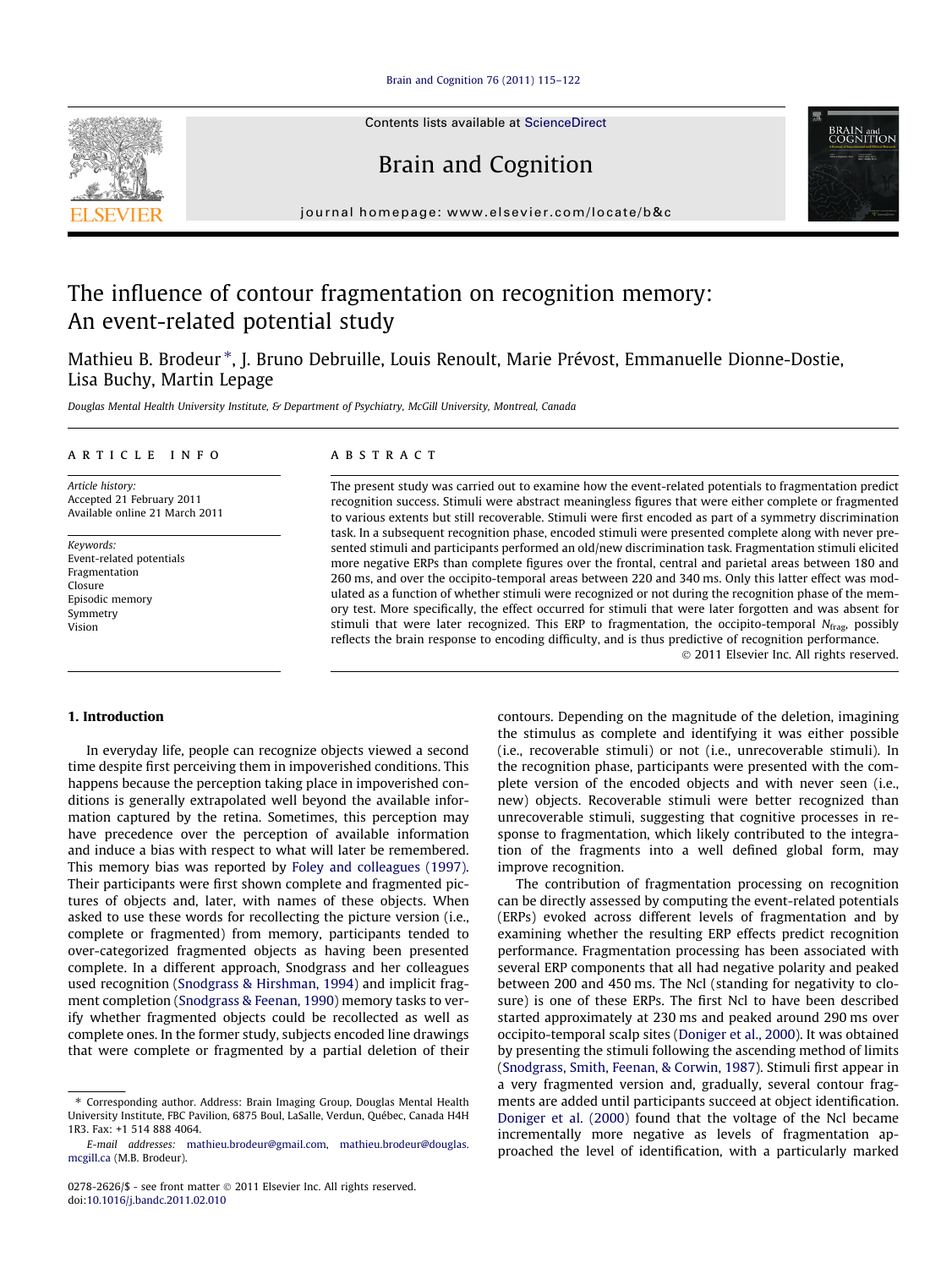change of amplitude at identification. A second well-established ERP in response to fragmentation is the N350, a frontal negativity first described by [Schendan and Kutas \(2002\).](#page--1-0) In one task, pictures were presented according to the ascending method of limits. Pictures presented two fragmentation levels prior to identification elicited a larger N350 than identified pictures, a result opposite to the Ncl modulation, which was rather larger at identification. In other tasks, an N350 modulation was also found between unidentified and identified objects that were fragmented at the same level and which were therefore controlled for physical dissimilarities. [Schendan and Kutas \(2002\)](#page--1-0) assumed that their frontal N350 and the temporo-occipital Ncl reflect identical processes and argued that their difference of scalp distribution was due to the use of different electrodes of reference (on the nose in [Doniger et al.,](#page--1-0) [2000](#page--1-0) and on the left mastoid, recomputed offline to the averaged mastoids in [Schendan & Kutas, 2002\)](#page--1-0). Negativities revealed with comparable paradigms do not systematically peak at the same latencies. For instance, the Ncl recorded by [Sehatpour and](#page--1-0) [colleagues \(2006\)](#page--1-0) peaked at 320 ms, 30 ms later than the first reported Ncl. Latencies might thus be highly sensitive to subtle variables across experiments and to differences between groups of participants. Differences between the Ncl and the N350, however, go beyond simple difference of latencies and it would be premature to conclude that they are the expression of the same brain processes (see also [Sehatpour et al., 2006](#page--1-0) for further arguments).

In the ERP studies described above, the landmark signaling when the brain has successfully managed fragmentation is the accurate identification of the stimulus or its recognition from a set of stimuli previously encoded. One may assume that prior to the identification, knowledge associated with the stimuli is well controlled and causes no confounding effect on fragmentation processing. In fact, the inability to identify a stimulus does not signify that there is no associated knowledge. It is indeed possible that, prior to identification, some pieces of the contour are locally integrated into a meaningful but partial structure which alone is insufficient to allow full identification of the object ([Doniger et al.,](#page--1-0) [2000\)](#page--1-0). For instance, perceiving the legs of a fragmented horse is enough to determine that the stimulus is an animal but not sufficient to identify the horse. It is also possible that the perception of only several fragments is sufficient to correctly identify the whole object. Therefore, identification does not necessarily mean that fragments have all been fully processed or closed.

The potential effect of associated knowledge on the identification of the stimuli can be attenuated by using abstract figures instead of recognizable objects. Fragments of gabors (cosine patches within a gaussian window) (see [Hess & Field, 1999](#page--1-0) for a review) delineating very simple shapes elicit negative components of the ERPs but they generally peak earlier than the negativities obtained with recognizable objects [\(Mathes, Trenner, & Fahle,](#page--1-0) [2006\)](#page--1-0). A second way to control for potential effects of associated knowledge consists in modulating fragmentation within the limits of recoverability. In such conditions, all stimuli benefit from the contribution of associated knowledge equally and only fragmentation varies across conditions. ERP modulations across recoverable stimuli have not been extensively examined. [Stuss and colleagues](#page--1-0) [\(1992\)](#page--1-0) compared the ERPs to stimuli that were incomplete to different extents but were all correctly identified. Their results indicate that between 250 and 450 ms, at Cz, the amplitude was more negative to stimuli that were the most incomplete. Taking a different approach, [Viggiano and Kutas \(1998\), Viggiano and](#page--1-0) [Kutas \(2000\)](#page--1-0) compared the ERPs evoked at the identification level with those at one higher level with more fragments added to the stimulus. Consistent with the results of Stuss and colleagues [\(Stuss](#page--1-0) [et al., 1992\)](#page--1-0), the amplitude was more negative for the identification level, thus for the most fragmented level. The authors mentioned that this effect was restricted to posterior sites, but the

electrodes, as well as the latencies, were not specified more precisely. A visual inspection of the ERPs depicted in their Fig. 8 (p. 114) [\(Viggiano & Kutas, 2000\)](#page--1-0), however, suggests that the effect peaked somewhere between 200 and 300 ms.

The present study tested whether the ERP effect to fragmentation are predictive of the subsequent recognition in a memory recognition task. Figures were abstract and meaningless and the encoding task targeted a physical aspect of the stimuli, namely their symmetry [\(Boucart & Humphreys, 1994](#page--1-0)). To further control for semantic effect, fragmentation was manipulated within the limits of recoverability. Figures could thus all be imagined complete but the effort to achieve this changed as a function of fragmentation levels. Fragmentation elicited a brain correlate referred to as the  $N_{\text{frag}}$  (standing for negativity to fragmentation). The magnitude of the  $N_{\text{frag}}$  can only be assessed if contrasted to the ERPs evoked by a control figure involving no fragmentation processing. This latter was a complete figure, and the comparison of its ERPs with the  $N_{\text{frag}}$  was referred to as the  $N_{\text{frag}}$  effect.

Based on the results of [Stuss and colleagues \(1992\)](#page--1-0) and [Schendan](#page--1-0) [and Kutas \(2002\),](#page--1-0) we expected an  $N_{\text{frag}}$  effect to be elicited mainly over central and posterior scalp areas. The effect of fragmentation on encoding was tested by comparing the  $N_{\text{frag}}$  effect of stimuli subsequently recognized with the  $N_{\text{frag}}$  effect of stimuli subsequently forgotten. Predictions about these effects depend on the nature of the processes underlying the  $N_{\text{frag}}$  and how efficient they are. On the one hand, the  $N_{\text{frag}}$  may reflect a successful perceptual closure of the figure that necessarily improves recognition. Accordingly, the  $N_{\text{frag}}$  effect should be greater between the complete and fragmented stimuli that were subsequently recognized. On the other hand, the  $N_{\text{frag}}$  could reflect a brain response to a perceptual problem and the compensatory processes engaged to overcome this problem. Since this problem would likely hinder subsequent recognition, the  $N_{frag}$  effect should be greater for figures that were subsequently forgotten.

## 2. Methods

#### 2.1. Subjects

Twenty-five participants (9 females) aged between 21 and 30 were recruited, though one had to be excluded from the analyses because of his performance (see the behavioral analyses section). All met the inclusion criteria typically used for ERP studies, in that they were right-handed and had normal or corrected-to-normal vision. All participants reported that they and their first-degree relatives had no history of neurological or psychiatric disorders. Participants provided written consent on a form approved by the Douglas Institute Research Ethics Board.

#### 2.2. Stimuli

Stimuli were 400 abstract figures not associated with a priori knowledge. Figures were built from an  $8 \times 8$  grid measuring 6 cm  $\times$  6 cm on the computer screen (8.5 $^{\circ}$  of visual angle) (see [Brodeur, Pelletier, & Lepage, 2008b](#page--1-0) for further details). Example stimuli are depicted in [Fig. 1.](#page--1-0) Half of the figures were symmetric across the vertical axis and half were asymmetric. The contours of 150 figures were fragmented by means of creating gaps with lengths totaling 70% of the remaining fragment lengths. None of these fragments were removed in 50 figures, the Frag-0% figures (e.g., the first figure of the encoding session in [Fig. 1](#page--1-0)). In 50 other figures, 15% of the fragments were removed (e.g., the third figure of the encoding session in [Fig. 1](#page--1-0)) and in 50 different figures 25% were removed (e.g., the fourth figure of the encoding session in [Fig. 1](#page--1-0)). These figures constitute what we have labeled the